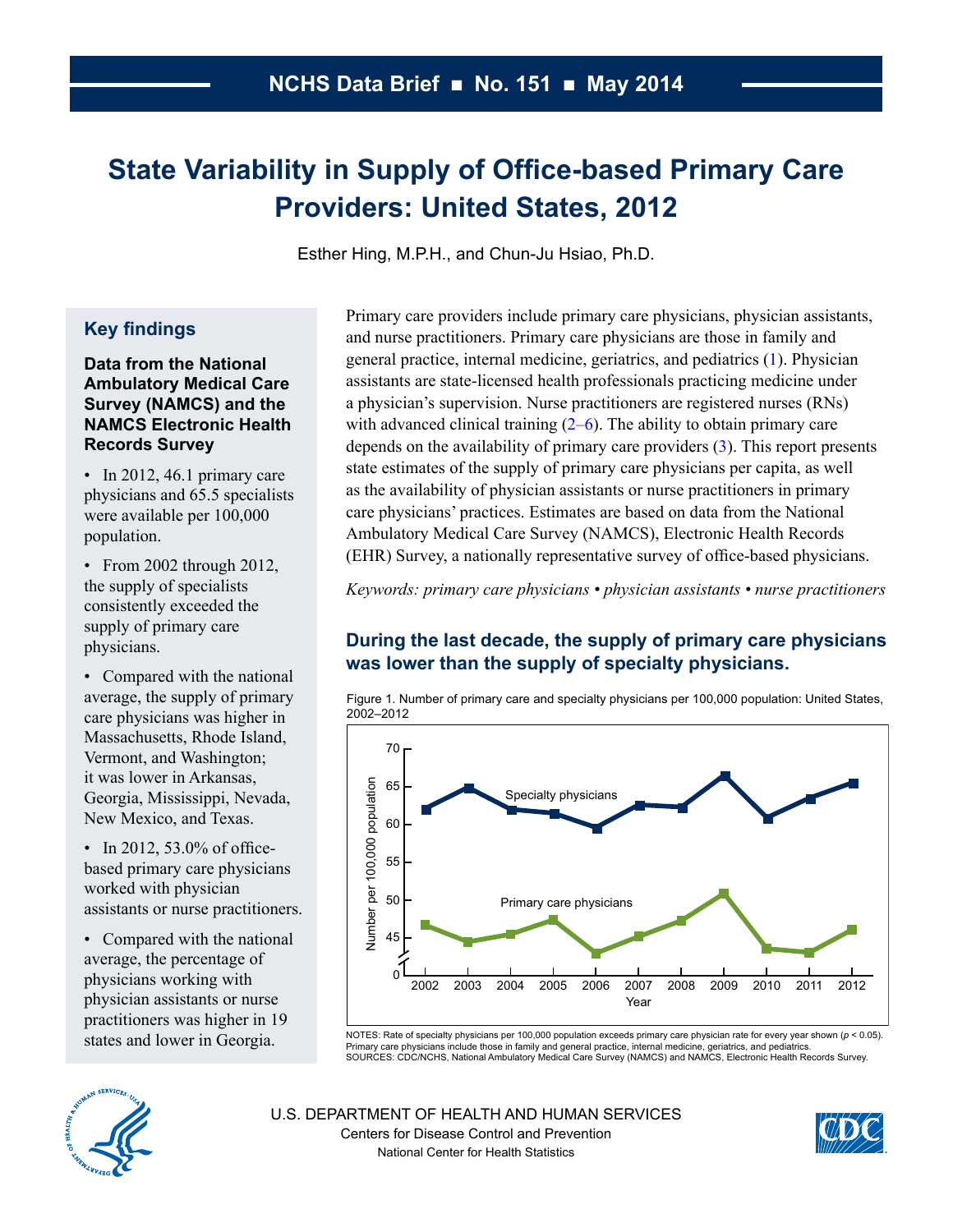- The overall supply of primary care physicians did not change significantly between 2002 and 2012 (46.7 and 46.1 per 100,000 population, respectively) [\(Figure 1](#page-0-0)).
- From 2002 to 2012, the supply of specialists consistently exceeded the supply of primary care physicians. The ratio of primary care physicians to specialists in 2012 was 0.70 and had remained stable from 2002 to 2012.

# **The supply of primary care physicians varied by state in 2012.**

- The supply of primary care physicians per 100,000 population varied by state, ranging from 26.5 in Mississippi to 93.7 in Hawaii (Figure 2).
- The supply of primary care physicians exceeded the national average in four states (Massachusetts, Rhode Island, Vermont, and Washington) and was lower than the national average in six states (Arkansas, Georgia, Mississippi, Nevada, New Mexico, and Texas).



Figure 2. Number of primary care physicians per 100,000 population: United States, 2012

NOTES: Primary care physicians include those in family and general practice, internal medicine, geriatrics, and pediatrics. Significance was tested at the *p* < 0.05 level. SOURCE: CDC/NCHS, National Ambulatory Medical Care Survey, Electronic Health Records Survey.

# **The percentage of primary care physicians with physician assistants or nurse practitioners in their practices varied by state.**

- Overall, 53.0% of primary care physicians worked with physician assistants or nurse practitioners in their practices in 2012.
- The percentage of primary care physicians working with physician assistants or nurse practitioners varied by state, ranging from 33.4% in the District of Columbia to 89.6% in South Dakota ([Figure 3\)](#page-2-0).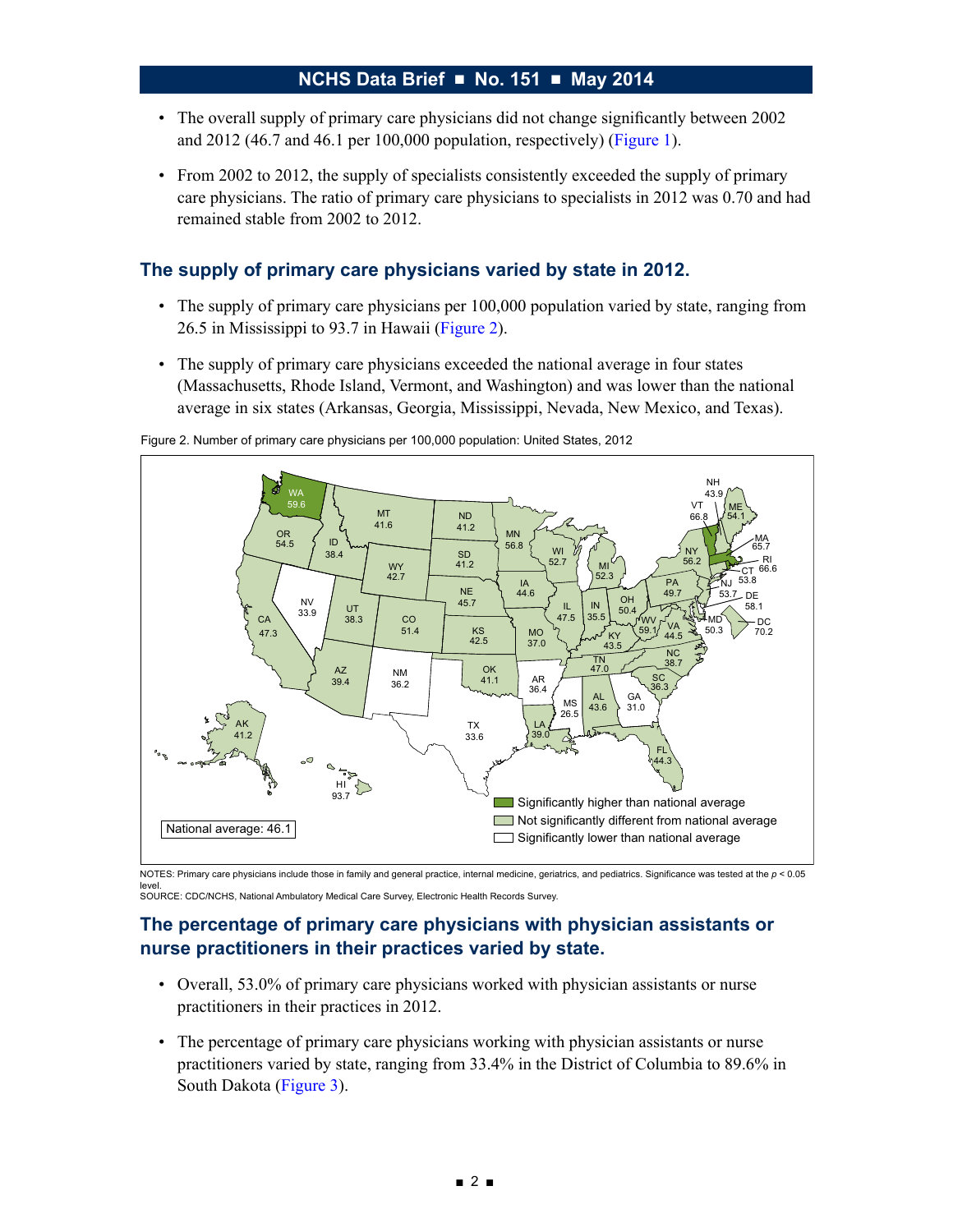- <span id="page-2-0"></span>• In 19 states (Alaska, Arizona, Idaho, Iowa, Kansas, Maine, Massachusetts, Minnesota, Montana, Nebraska, New Hampshire, New Mexico, North Carolina, North Dakota, South Dakota, Tennessee, Vermont, Wisconsin, and Wyoming), the percentage of physicians having physician assistants or nurse practitioners in their practices exceeded the national average; in Georgia, this percentage was lower than the national average.
- The percentage of primary care physicians with physician assistants or nurse practitioners in their practices in 2012 (53.0%) was similar to that in 2006 (51.2%), the first year in which NAMCS collected this information (data not shown).

Figure 3. Percentage of office-based primary care physicians with physician assistants or nurse practitioners in their practices: United States, 2012



NOTES: Primary care physicians include those in family and general practice, internal medicine, geriatrics, and pediatrics. Data omit 2.8% of physicians for whom information on physician assistants or nurse practitioners was missing. Significance was tested at the *p* < 0.05 level. SOURCE: CDC/NCHS, National Ambulatory Medical Care Survey, Electronic Health Records Survey.

# **The availability of primary care physicians and the percentage of primary care physicians working with physician assistants or nurse practitioners varied by the urbanicity of the physician's office location.**

- The supply of primary care physicians was significantly greater with increasingly urban physician's office locations, from 39.8 per 100,000 population in nonmetropolitan areas to 53.3 in large central metropolitan areas [\(Figure 4\)](#page-3-0).
- The percentage of primary care physicians with physician assistants or nurse practitioners in their practices decreased with increasingly urban office locations, from 65.5% in nonmetropolitan areas to 41.9% in large central metropolitan areas.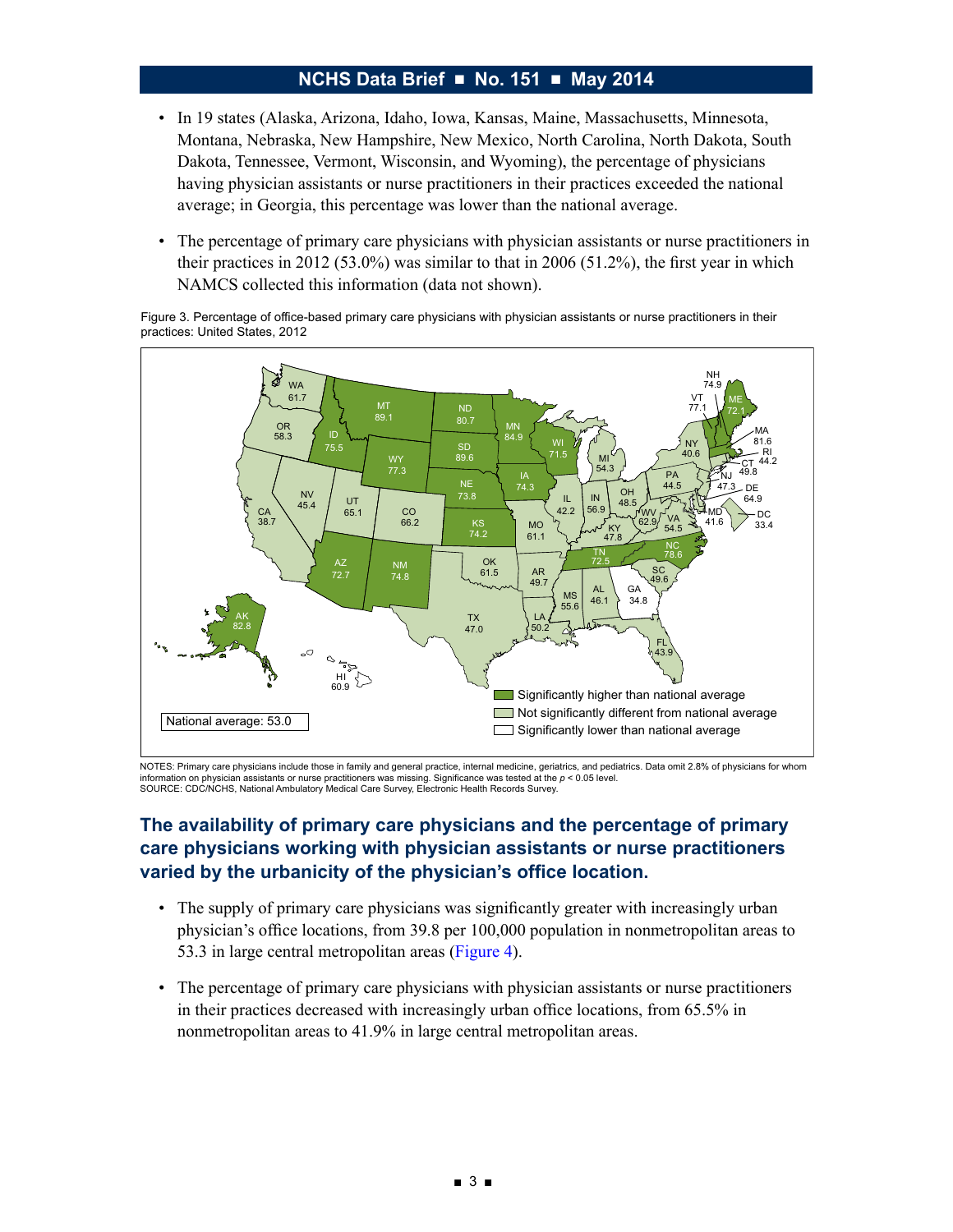

<span id="page-3-0"></span>Figure 4. Availability of primary care physicians and percentage of primary care physicians working with physician assistants or nurse practitioners, by urbanicity of physician's office location: United States, 2012

1 Significant increasing linear trend by urbanicity (*p* < 0.05).

2 Significant association between percentage with physician assistant or nurse practitioner and urbanicity (*p* < 0.05).

NOTES: Primary care physicians include those in family and general practice, internal medicine, geriatrics, and pediatrics. Data omit 2.8% of physicians for whom information on physician assistants or nurse practitioners was missing.

SOURCE: CDC/NCHS, National Ambulatory Medical Care Survey, Electronic Health Records Survey.

# **Primary care physicians in multispecialty group practices were more likely than those in solo or partner practices to work with physician assistants or nurse practitioners.**

- A higher percentage of primary care physicians in multispecialty group practices (three or more physicians with different specialties) worked with physician assistants or nurse practitioners (77.5%) compared with those in small (solo or partner) practices (36.3%) [\(Figure 5\)](#page-4-0).
- Among group practices, a higher percentage of primary care physicians in multispecialty practices worked with physician assistants or nurse practitioners (77.5%) compared with those in single-specialty practices (56.6%).

### **Summary**

From 2002 to 2012, the supply of primary care physicians, measured as the number per 100,000 population, was stable, as was the ratio between primary care physicians and specialists, continuing a trend observed since the 1990s  $(7-9)$ . In 2012, the supply of primary care physicians varied by state. In four states (Massachusetts, Rhode Island, Vermont, and Washington), the supply of primary care physicians was higher than the national average of 46.1 per 100,000 population; in six states (Arkansas, Georgia, Mississippi, Nevada, New Mexico, and Texas), the supply was lower than the national average.

Physician assistants and nurse practitioners provide a substantial amount of primary care (2,[3\)](#page-6-0). A previous study found twice as many nurse practitioners (18.9%) as physician assistants

■ 4 ■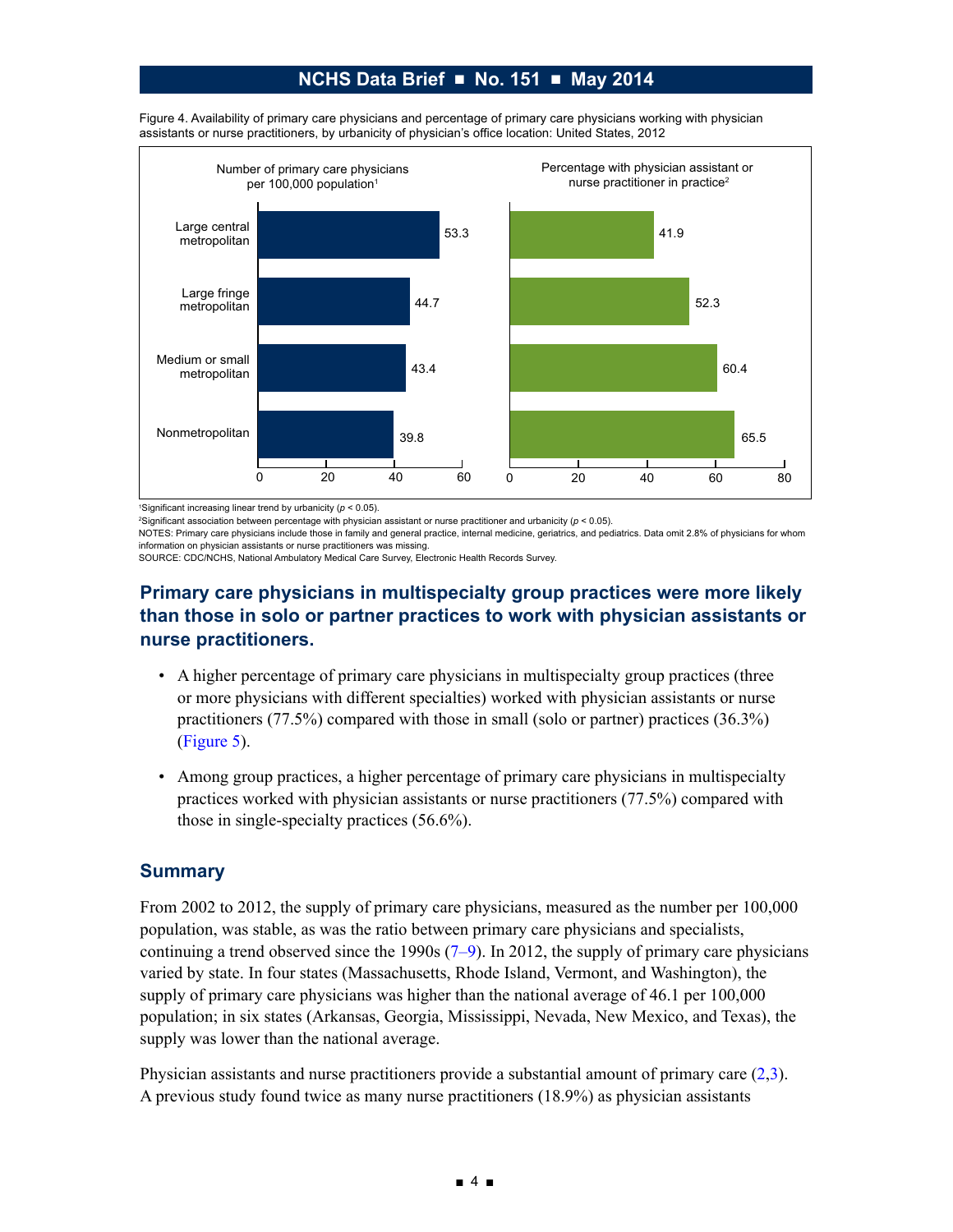<span id="page-4-0"></span>



1 Significantly different from solo or partner practice (*p* < 0.05).

NOTES: Primary care physicians include those in family and general practice, internal medicine, geriatrics, and pediatrics. Data omit 2.8% of physicians for whom information on physician assistants or nurse practitioners was missing.<br>SOURCE: CDC/NCHS, National Ambulatory Medical Care Survey, Electronic Health Records Survey.

(10.3%) among primary care providers ([5\)](#page-6-0). In 2012, 53% of primary care physicians had physician assistants or nurse practitioners in their practices. States varied in the availability of physician assistants and nurse practitioners in physician offices. The percentage of physicians with physician assistants or nurse practitioners in their practices exceeded the national average in 19 states (Alaska, Arizona, Idaho, Iowa, Kansas, Maine, Massachusetts, Minnesota, Montana, Nebraska, New Hampshire, New Mexico, North Carolina, North Dakota, South Dakota, Tennessee, Vermont, Wisconsin, and Wyoming) and was lower than the national average in Georgia.

Physician assistants and nurse practitioners are more prevalent in rural and underserved areas, which have fewer primary care physicians  $(2,3,10)$  $(2,3,10)$  $(2,3,10)$  $(2,3,10)$ . The findings—that the supply of primary care physicians increased as office locations became more urban, whereas the inclusion of physician assistants or nurse practitioners in primary care physician practices increased as office locations became less urban—are consistent with previous studies  $(2-4,10,11)$  $(2-4,10,11)$ . State variation in the availability of physician assistants or nurse practitioners in primary care physician practices may also depend on the presence of integrated health care delivery systems, such as group health maintenance organizations, which include physician assistants and nurse practitioners more often than other physician practices ([11\)](#page-7-0). Our study found that physicians in multispecialty group practices had physician assistants or nurse practitioners in their practices more often than did single-specialty group practices or small (solo or partner) practices. Other factors, such as state variation in scope-of-practice laws for physician assistants and nurse practitioners and insurance payment policies, also affect the availability of physician assistants and nurse practitioners in physician practices  $(2-4,10,11)$  $(2-4,10,11)$ .

<sup>2</sup> Significantly different from multispecialty group practice (*p* < 0.05).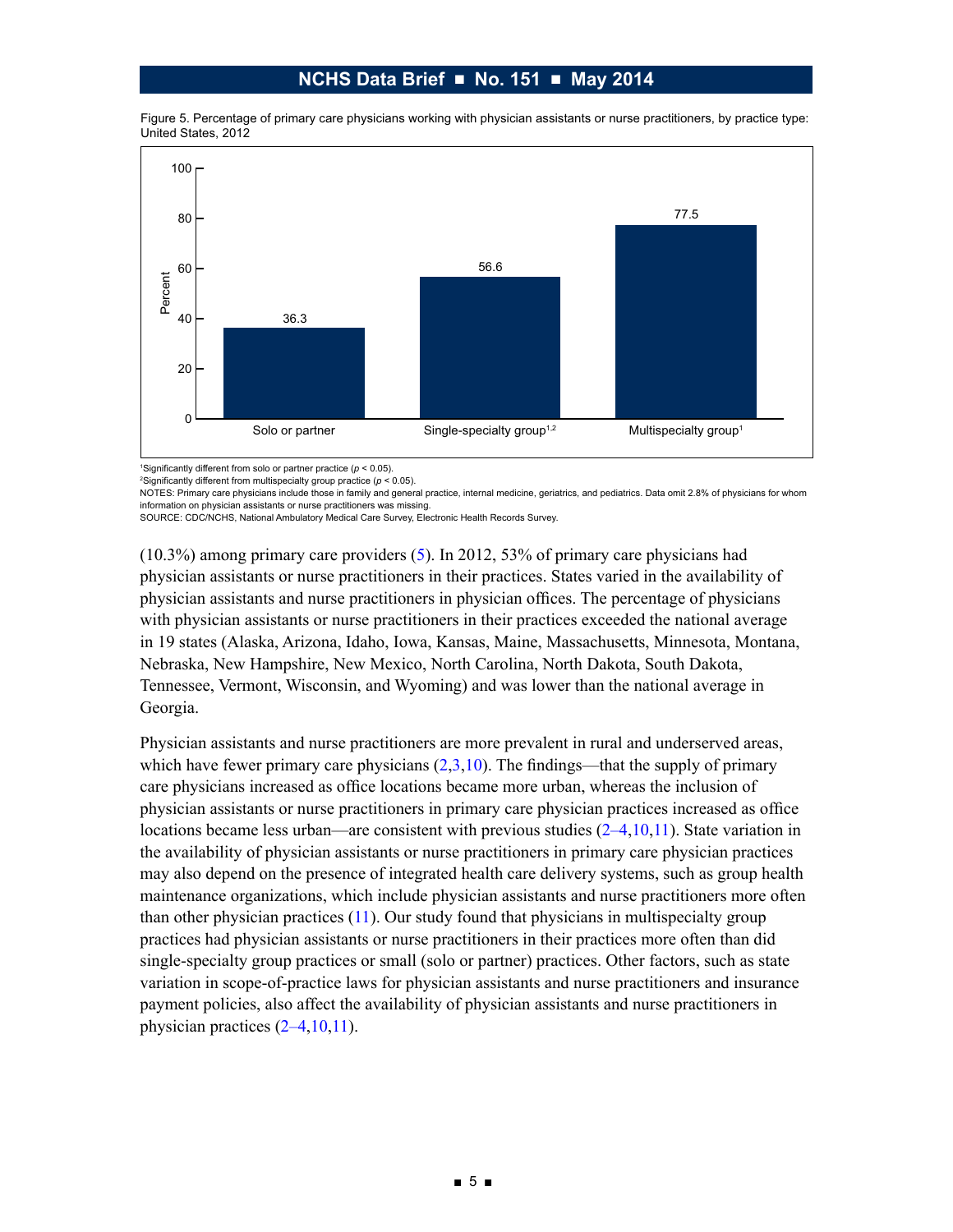#### **Definitions**

Nurse practitioner: Defined as an RN with advanced training in areas not usual for RNs, such as diagnosing and managing common diseases, ordering tests, and prescribing medications. Although several types of RNs have advanced training, most advanced practice nurses working in the offices of primary care physicians are nurse practitioners ([5,](#page-6-0)[6\)](#page-7-0). Nurse midwives, another type of advanced practice nurse, typically work with obstetricians or gynecologists ([6\)](#page-7-0).

Supply of primary care physicians per 100,000 population: Defined as the number of primary care physicians divided by the civilian noninstitutionalized population in the United States as of July 1, 2012. Primary care physicians include office-based physicians in the specialties of family and general medicine, internal medicine, geriatrics, and pediatrics. The population estimates by state were prepared by the Population Division, U.S. Census Bureau. Population estimates by urban or rural classification are based on estimates of the civilian noninstitutionalized population in the United States as of July 1, 2012, from the 2012 National Health Interview Survey, National Center for Health Statistics (NCHS), compiled according to December 2009, Office of Management and Budget definitions of core-based statistical areas. For more information, see the U.S. Census Bureau's metropolitan and micropolitan website: [http://www.census.gov/population/](http://www.census.gov/population/metro/) [metro/.](http://www.census.gov/population/metro/)

Urban or rural classifications of the physician office's ZIP code: Developed by the Centers for Disease Control and Prevention's (CDC) NCHS to study the association between urbanicity and health and to monitor the health of urban and rural residents. The six-level classification scheme is based on county or county equivalents and Office of Management and Budget definitions.

*Large central metropolitan area*—An urban area; specifically, a county in a metropolitan statistical area (MSA) with a population of 1 million or more that contains the entire population of the largest principal city of the MSA, or whose entire population resides in the largest principal city of the MSA, or that contains at least 250,000 of the population of any principal city in the MSA.

*Large fringe metropolitan area*—A large suburban area; specifically, a county in an MSA with a population of 1 million or more that does not qualify as a large central metropolitan area.

*Medium metropolitan area*—A county in an MSA with a population of 250,000–999,999.

*Small metropolitan area*—A small town or suburb; specifically, a county in an MSA with a population of 50,000–249,999.

*Rural or nonmetropolitan area*—A county that is outside of any MSA ([12\)](#page-7-0).

#### **Data sources and methods**

Data for this report are from the NAMCS and the NAMCS EHR Survey, which are conducted by NCHS as annual, nationally representative surveys of office-based physicians. The target universe of the NAMCS and NAMCS EHR Survey is physicians classified as providing direct patient care in office-based practices, including clinicians in community health centers. Radiologists, anesthesiologists, and pathologists are excluded.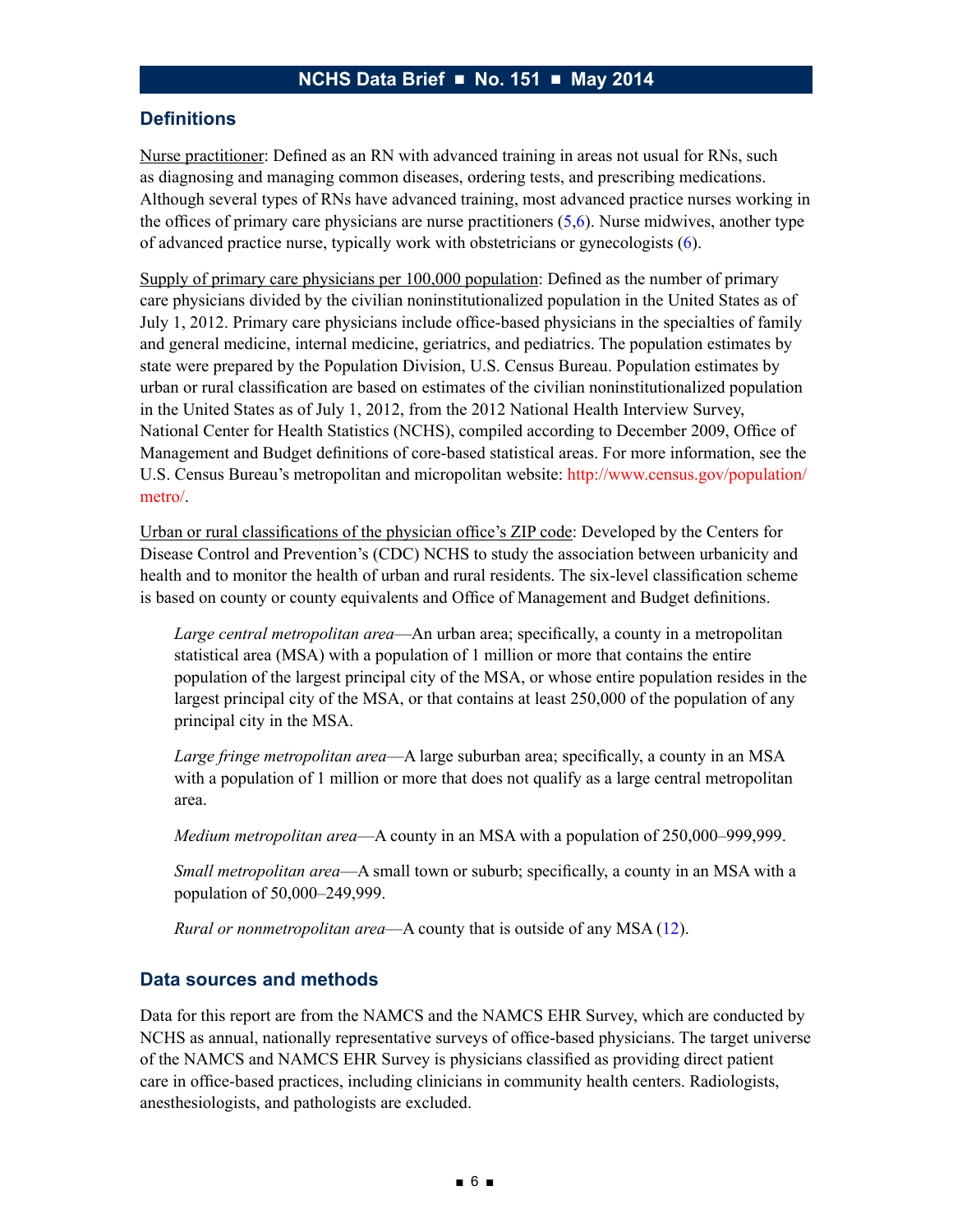<span id="page-6-0"></span>The NAMCS EHR Survey was first conducted in 2008 as a mail survey supplemental to the core NAMCS, which is an in-person survey. The NAMCS EHR Survey collects information on the adoption and use of EHR systems. In 2010, the NAMCS EHR survey sample size was increased fivefold to allow for state-level estimates.

The 2012 estimates are from the NAMCS EHR survey, with a sample of 10,302 physicians. Nonrespondents to the mail survey received followup telephone calls. Updated physician specialties were obtained from the survey. Use of midlevel providers in the physician offices was obtained from the question "How many midlevel providers (i.e., nurse practitioners, physician assistants, and nurse midwives) are associated with this office?" The 2012 mail survey was conducted from February through June 2012. The unweighted response rate for the 2012 mail survey was 68% (66% weighted). A copy of the 2012 survey is available from the NCHS website: http://www.cdc.gov/nchs/data/ahcd/2012\_EHR\_Survey.pdf.

Statements of differences in estimates are based on statistical tests with significance at the *p* < 0.05 level. Differences by selected physician characteristics were examined using *t* tests for differences in percentages and Chi-square tests for differences in percent distributions. A weighted least-squares regression analysis was used to determine the significance of per capita supply of primary care physicians by urbanicity of physician office location ([13\)](#page-7-0).

### **About the authors**

Esther Hing is with CDC's National Center for Health Statistics, Division of Health Care Statistics, Ambulatory and Hospital Care Statistics Branch; Chun-Ju Hsiao is with the Agency for Healthcare Research and Quality.

### **References**

1. Centers for Medicare & Medicaid Services. Pub 100-04 Medicare claims processing. CMS Manual System. Transmittal 2161. Baltimore, MD: Centers for Medicare & Medicaid Services. 2011. Available from: [http://www.cms.gov/Regulations-and-Guidance/Guidance/Transmittals/](http://www.cms.gov/Regulations-and-Guidance/Guidance/Transmittals/downloads/R2161CP.pdf) [downloads/R2161CP.pdf.](http://www.cms.gov/Regulations-and-Guidance/Guidance/Transmittals/downloads/R2161CP.pdf)

2. Cunningham R. Tapping the potential of the health care workforce: Scope-of-practice and payment policies for advanced practice nurses and physician assistants. Background paper no 76. Washington, DC: National Health Policy Forum, The George Washington University. 2010.

3. Paradise J, Dark C, Bitler N. Improving access to adult primary care in Medicaid: Exploring the potential role of nurse practitioners and physician assistants. Issue paper. Washington, DC: Kaiser Commission on Medicaid and the Uninsured, The Henry J. Kaiser Family Foundation. 2011.

4. Carrier ER, Yee T, Stark L. Matching supply to demand: Addressing the U.S. primary care workforce shortage. Policy analysis no 7. Washington, DC: National Institute for Health Care Reform. 2011.

5. Agency for Healthcare Research and Quality. Primary care workforce facts and stats no 3. AHRQ pub no 12-P001-4-EF. Rockville, MD: Agency for Healthcare Research and Quality.